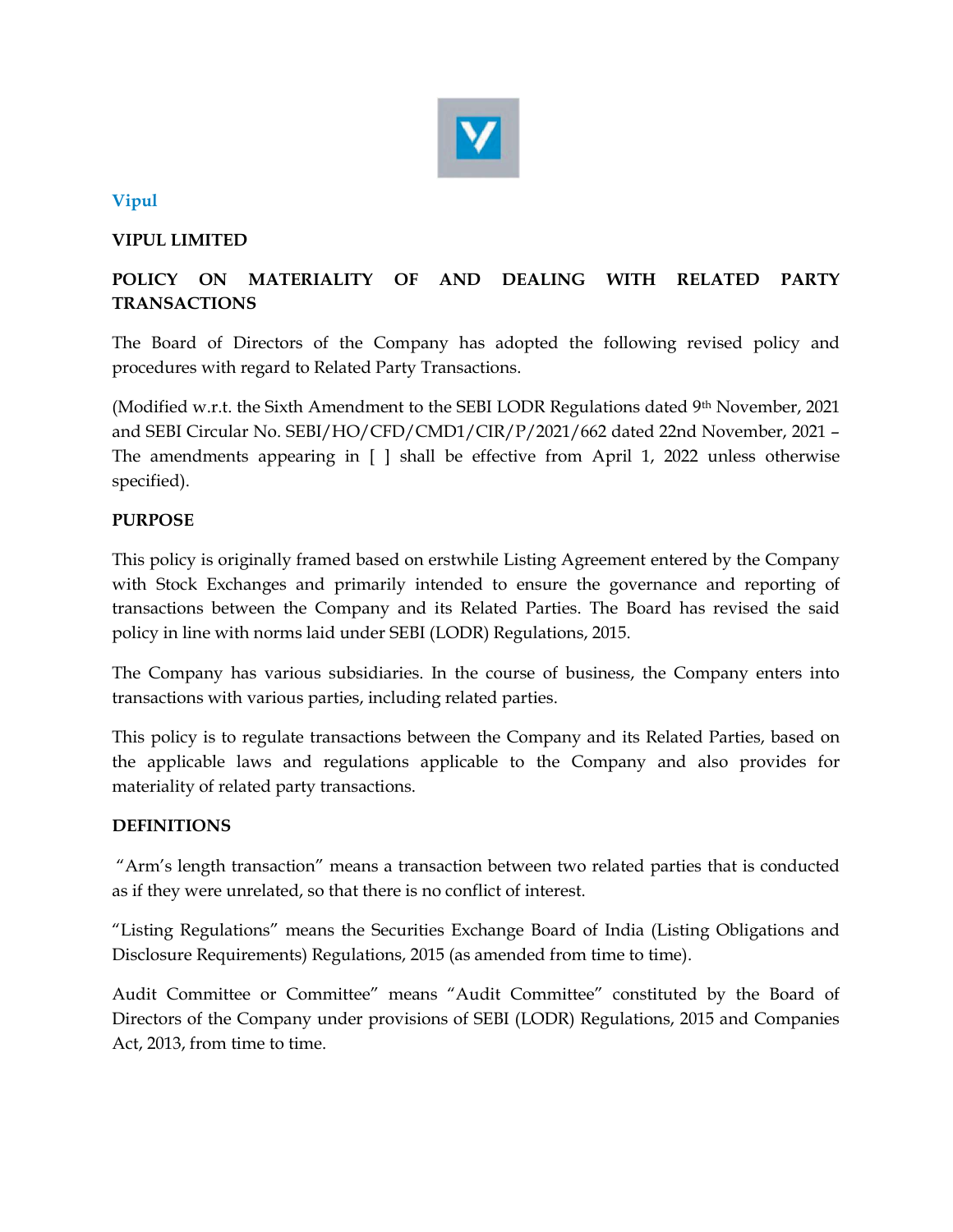"Associate Company" means any other Company, in which the Company has a significant influence, but which is not a Subsidiary Company of the Company having such influence and includes a joint venture company.

"Board of Directors" or "Board" means the Board of Directors of Vipul Limited, as constituted from time to time.

"Control" shall have the same meaning as defined in SEBI (Substantial Acquisition of Shares and Takeovers) Regulations, 2011.

"Company" means Vipul Limited

Key Managerial Personnel" means Key Managerial Personnel, as defined under the Companies Act, 2013 and the Rules made thereunder.

"Policy" means Related Party Transaction Policy.

"Act" means the Companies Act, 2013

"Ordinary Course of Business" for the purpose of this policy will cover the business of Vipul Ltd & its 'Group', usual transactions, customs and practices of a business including incidental and/or facilitative activities of the business of Vipul Ltd and its 'Group'. The following factors have been considered for determination of whether the transactions are in ordinary course of business.

- a. The objects of the Company permit the activities undertaken
- b. There is a historical practice to conduct such activities
- c. A pattern of frequency to conduct such activities over a period of time, and
- d. The transactions are common in industrial practice.

["Material Modification" in terms of SEBI LODR means any modification(s) in the pricing, quantity or overall transaction value having a variance of 20% (twenty percent) or more, in the relevant previously approved related party transaction.]

"Related Party" means related party as defined under Section 2(76) of the Companies Act, 2013 and the rules framed thereunder or under the applicable accounting standards:

[The following shall also be treated as the Related Party –

- a. all persons or entities forming part of promoter or promoter group irrespective of their shareholding;
- b. any person/entity holding equity shares in the listed entity, as below, either directly or on a beneficial interest basis at any time during the immediately preceding financial year:
	- i. to the extent of 20 % or more
	- ii. to the extent of 10% or more w.e.f. April 1, 2023].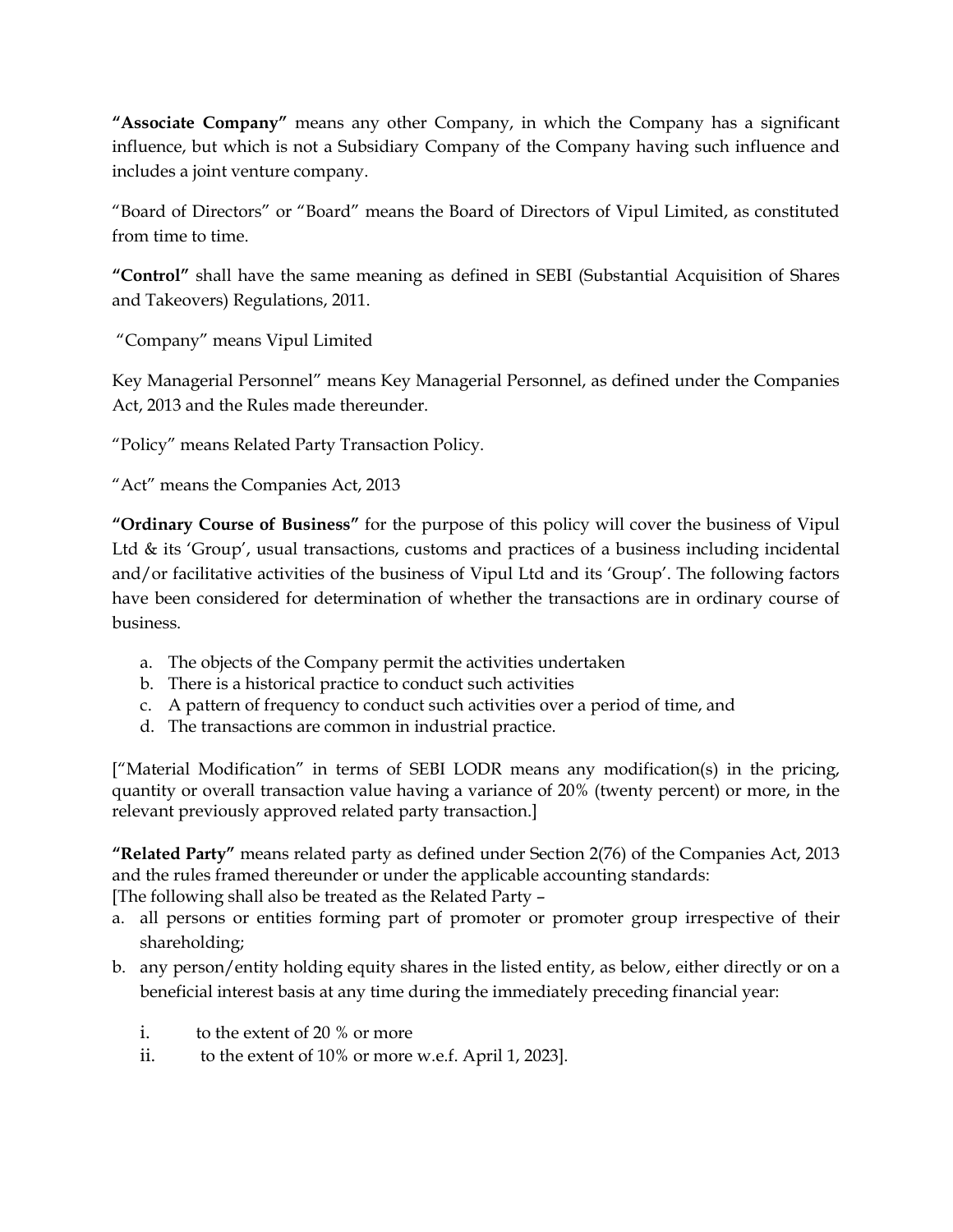"Related Party Transaction or transaction ("RPT)" means transaction in the nature of contract involving transfer of resources, services or obligations between the Company and the Related Party, regardless of whether a price is charged.

Explanation – A "transaction" with a Related Party shall be construed to include single or a group of transactions in a contract.

[The RPT shall include transactions between -

a. the Company or any of its subsidiaries on one hand and a related party of the Company or any of its subsidiaries on the other hand;

b. the Company or any of its subsidiaries on one hand, and any other person or entity on the other hand, the purpose and effect of which is to benefit a related party of the Company or any of its subsidiaries w.e.f. April 1, 2023.]

"Significant transaction or arrangement" shall mean any individual transaction or arrangement that exceeds or is likely to exceed ten percent of the total revenues or total expenses or total assets or total liabilities, as the case may be, of the unlisted subsidiary for the immediately preceding accounting year.

### Policy and Procedure

### Policy

All Related Party Transactions [where the Company is a party to such transactions], must be reported to the Audit Committee and referred for approval by the Committee in accordance with this policy.

### Procedures

# A. Identification of Related Party Transactions

Every director shall at the beginning of the financial year provide information by way of written notice to the company regarding his concern or interest in the entity with specific concern to parties which may be considered as related party with respect to the Company and shall also provide the list of relatives which are regarded as related party as per this policy. Directors are also required to provide the information regarding their engagement with other entity during the financial year which may be regarded as related party according to this policy.

The Company will identify potential transactions with Related Parties based on written notices of concern or interests received from its Directors / Key Managerial Personnel as well as based on the list of related parties of the Subsidiary Companies, in the manner prescribed in the Companies Act, 2013 and the rules thereunder and SEBI LODR as amended from time to time.

# B. Review and approval of Related Party Transaction

# Audit Committee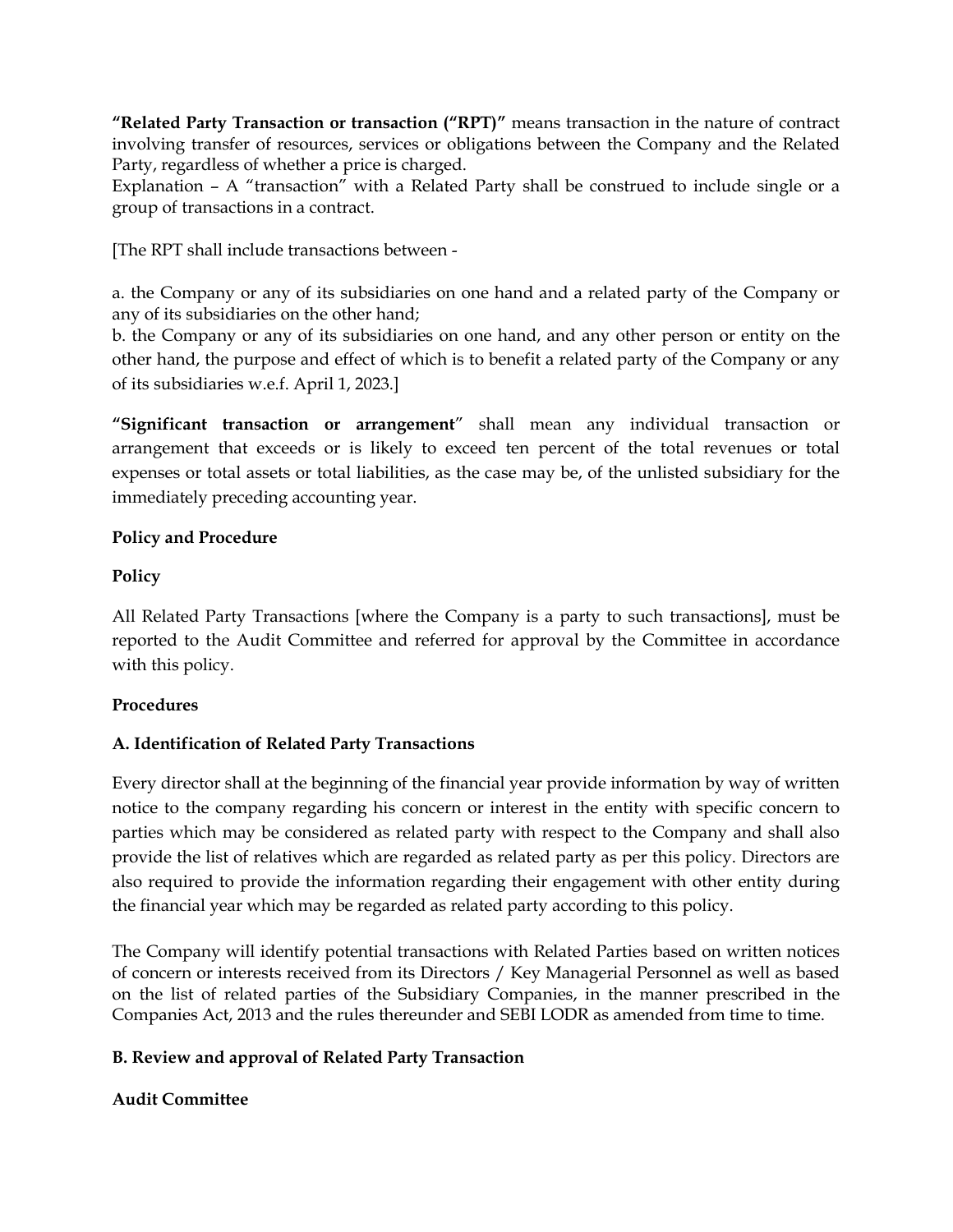Every Related Party Transaction [and subsequent Material Modifications] shall be subject to the prior approval of the Audit Committee.

[Members of the audit committee, who are independent directors, shall only approve related party transactions].

The Audit Committee may grant omnibus approval for Related Party Transactions proposed to be entered into by the Company subject to compliance of the conditions contained in the Companies Act, 2013 and SEBI LODR as amended from time to time.

[The audit committee shall also review the status of long-term (more than one year) or recurring RPTs on an annual basis.]

[Members of the audit committee, who are independent directors, shall only approve related party transactions].

[Prior approval of the Audit committee shall be required for

a. All RPTs and subsequent Material Modifications;

b. RPTs where Company's subsidiary is a party but Company is not a party, if the value of such transaction, whether entered into individually or taken together with previous transactions during a financial year exceeds 10% of the consolidated turnover of the Company, as per the last audited financial statements of the Company:

c. with effect from April 1, 2023, a related party transaction to which the Company's subsidiary is a party but the Company is not a party, if the value of such transaction whether entered into individually or taken together with previous transactions during a financial year, exceeds ten per cent of the annual standalone turnover, as per the last audited financial statements of such subsidiary.

Provided that prior approval of the audit committee of the Company shall not be required for RPTs where a listed subsidiary of the Company is a party but the Company is not a party, if regulation 23 and 15 (2) of SEBI LODR are applicable to such listed subsidiary.]

The Committee shall also satisfy itself the need for such omnibus approval and that such approval is in the interest of the Company.

If any additional Related Party Transaction is to be entered by the Company post omnibus approval granted by the Audit Committee, then the Company shall present such transaction before the Audit Committee in its next meeting for its prior approval.

The Audit Committee shall also review the statement of significant related party transactions submitted by management as per its terms of reference.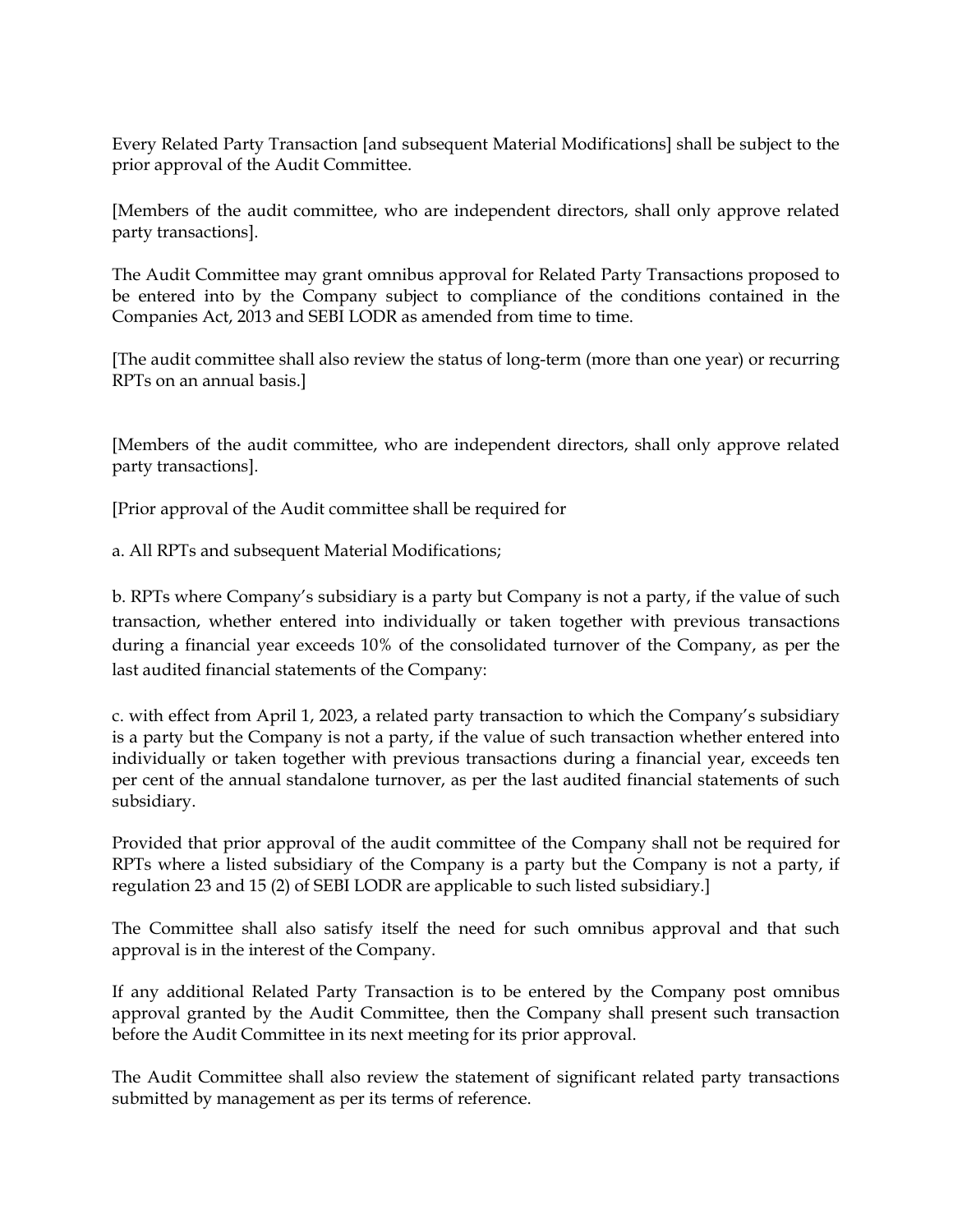Any member of the Committee who has a potential interest in any Related Party Transaction shall abstain from discussion and voting on the approval of the Related Party Transaction.

To review a Related Party Transaction, the Committee shall be provided with the necessary information [(as prescribed under the Companies Act, 2013 and/or the SEBI Listing Regulations, from time to time)], to the extent relevant, with respect to actual or potential Related Party Transactions.

The Audit Committee shall recommend the Related Party Transactions for approval of Board of Directors / Shareholders as per terms of this policy.

### Approval of the Board and the Shareholders

All Related Party Transactions which are not in the ordinary course of business or not at the arm's length price shall require prior approval of the Board of Directors of the Company. Where any director is interested in any Related Party Transaction, such director will abstain from discussion and voting on the subject matter of the resolution relating to such Transaction.

Further, all related party transactions [which are not in the ordinary course of business or not at the arm's length price and are] exceeding threshold limits prescribed in the Act as per Annexure 1 shall also require prior approval of shareholders of the Company by way of Ordinary Resolution and [all entities falling under the definition of Related Parties shall not vote to approve the relevant transaction, irrespective of whether the entity is a party to the particular transaction or not.]

[Further, the information as prescribed under the Companies Act, 2013 and/or the SEBI Listing Regulations, from time to time shall be provided in the Notice to the shareholders for consideration of RPTs.]

All the Material Related Party Transactions [and subsequent Material Modifications] shall require [prior] approval of the Board and shareholders through Ordinary Resolution and [no Related Party shall vote to approve such resolutions whether the entity is a related party to the particular transaction or not.]

[Provided that prior approval of shareholders of the Company shall not be required for RPTs where listed subsidiary is a party but the Company is not a party, if regulation 23 and 15 (2) of SEBI LODR are applicable to such listed subsidiary.]

Provided that the aforesaid requirements shall not apply in respect of a resolution plan approved under section 31 of the Insolvency Code, subject to the event being disclosed to the recognized stock exchanges within one day of the resolution plan being approved.

Provided that the Material Related Transactions entered into by the Company with its wholly owned subsidiary(ies) whose accounts are consolidated with the company and placed before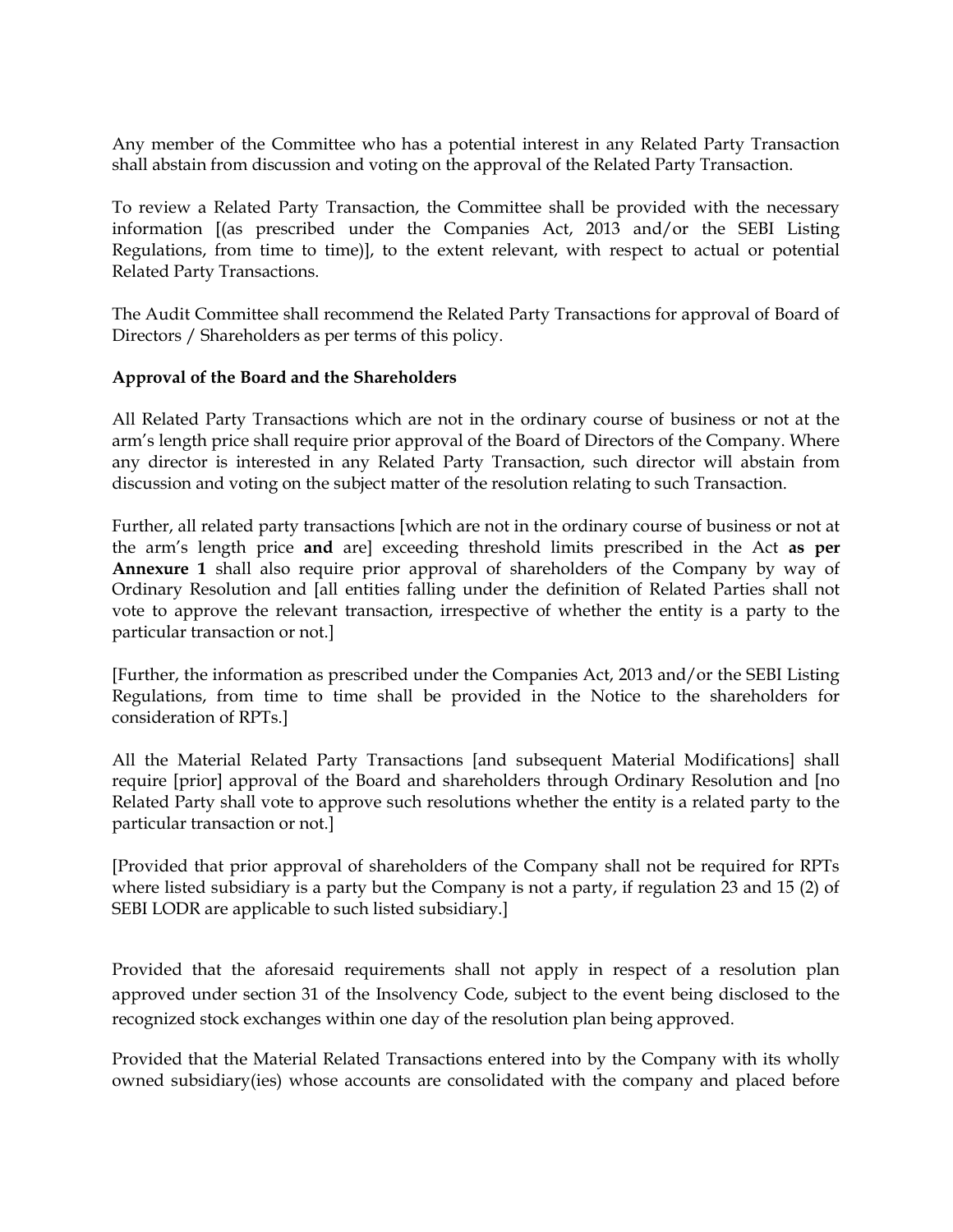the shareholders at the general meeting for approval shall not require approval of the shareholders.

[Provided that the provisions pertaining to -

- Prior approval of the Audit Committee for all RPTs;
- Omnibus approval for RPTs; and

• Prior approval of shareholders for Material Related Party Transactions and subsequent Material Modifications

shall not be applicable when the transactions are entered into between two wholly-owned subsidiaries of the Company, whose accounts are consolidated with the Company and placed before the shareholders at the general meeting for approval.] Transactions which do not require approval

Any transaction in which the Related Party's interest arises solely from ownership of securities issued by the Company and all holders of such securities receive the same benefits pro rata as the Related Party [including following

(a) the issue of specified securities on a preferential basis, subject to compliance of the requirements under the Securities and Exchange Board of India (Issue of Capital and Disclosure Requirements) Regulations, 2018;

(b) the following corporate actions by the Company which are uniformly applicable/offered to all shareholders in proportion to their shareholding: i. payment of dividend; ii. subdivision or consolidation of securities; iii. issuance of securities by way of a rights issue or a bonus issue; and iv. buy-back of securities.]

### Related Party Transactions not approved under this Policy

If a Related Party Transaction is entered into by the Company without being approved under this Policy, the same shall be reviewed by the Audit Committee. The Audit Committee shall evaluate the transaction and may decide such action as it may consider appropriate including ratification, revision or termination of the Related Party Transaction. The Audit Committee may examine the facts and circumstances of the case and take any such action it deems appropriate.

### 7. Disclosures

Every Related Party Transaction with proper justification shall be disclosed in the Directors Report.

[Material RPTs shall be provided in the notice to shareholders].

Details of all material transactions with related parties shall be disclosed quarterly along with the compliance report on corporate governance.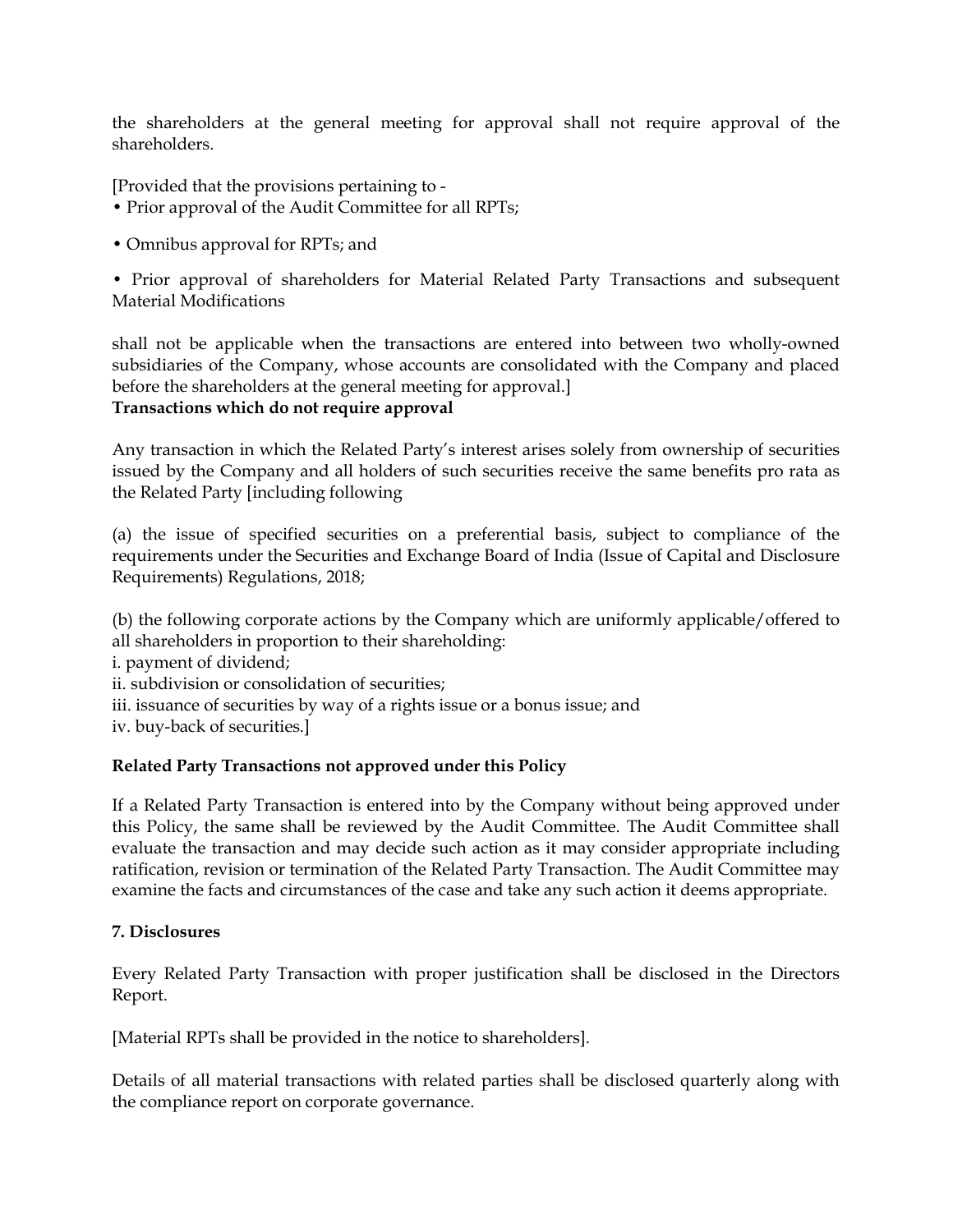The Company shall submit [enhanced disclosure of information related to RPTs to be provided to the stock exchanges every six months in the format specified by the SEBI with the following timelines:

i. within 15 days from the date of publication of financials;

ii. simultaneously with the financials w.e.f. April 1, 2023].

and also publish the same on its website.

The Company shall disclose policy on dealing with Related Party Transactions on its website and also in the Annual Report.

This Policy will be communicated to all operational employees and other concerned persons of the Company.

The Audit Committee shall review and approve all Related Party Transactions based on this Policy. All Related Party Transactions must be reported to the Audit Committee for its prior approval in accordance with this Policy, whether at a meeting or by resolution by circulation.

A member of the Committee who has a potential interest in any Related Party Transaction(s) will abstain from discussion and voting on such Related Party Transaction and shall not be counted in determining the presence of a quorum when such Transaction is considered.

The Committee shall be provided with all relevant material information of the Related Party Transaction(s), including the terms of the transaction, the business purpose of the transaction, the benefits to the Company and any other relevant matters.

The Board may on its own or referred by the Committee or as mandatory under any law, review and approve the related party transaction(s) in accordance with this policy, with such modification as may be necessary or appropriate under the circumstances.

In terms of Regulation 23(3) of SEBI (LODR) Regulations, 2015, the Board of the Company have prescribed the following criteria subject to which the Audit Committee is entitled to grant the omnibus approval and also authorize the Audit Committee to grant omnibus approval in appropriate cases:

- (a) Maximum value of transactions, in aggregate, under the omnibus route in one financial year;
- (b) Maximum value per transaction which can be allowed;
- (c) Review at quarterly interval related party transactions entered pursuant to each of the omnibus approval;
- (d) Extent and manner of disclosure to be made to the Audit Committee at the time of seeking omnibus approval;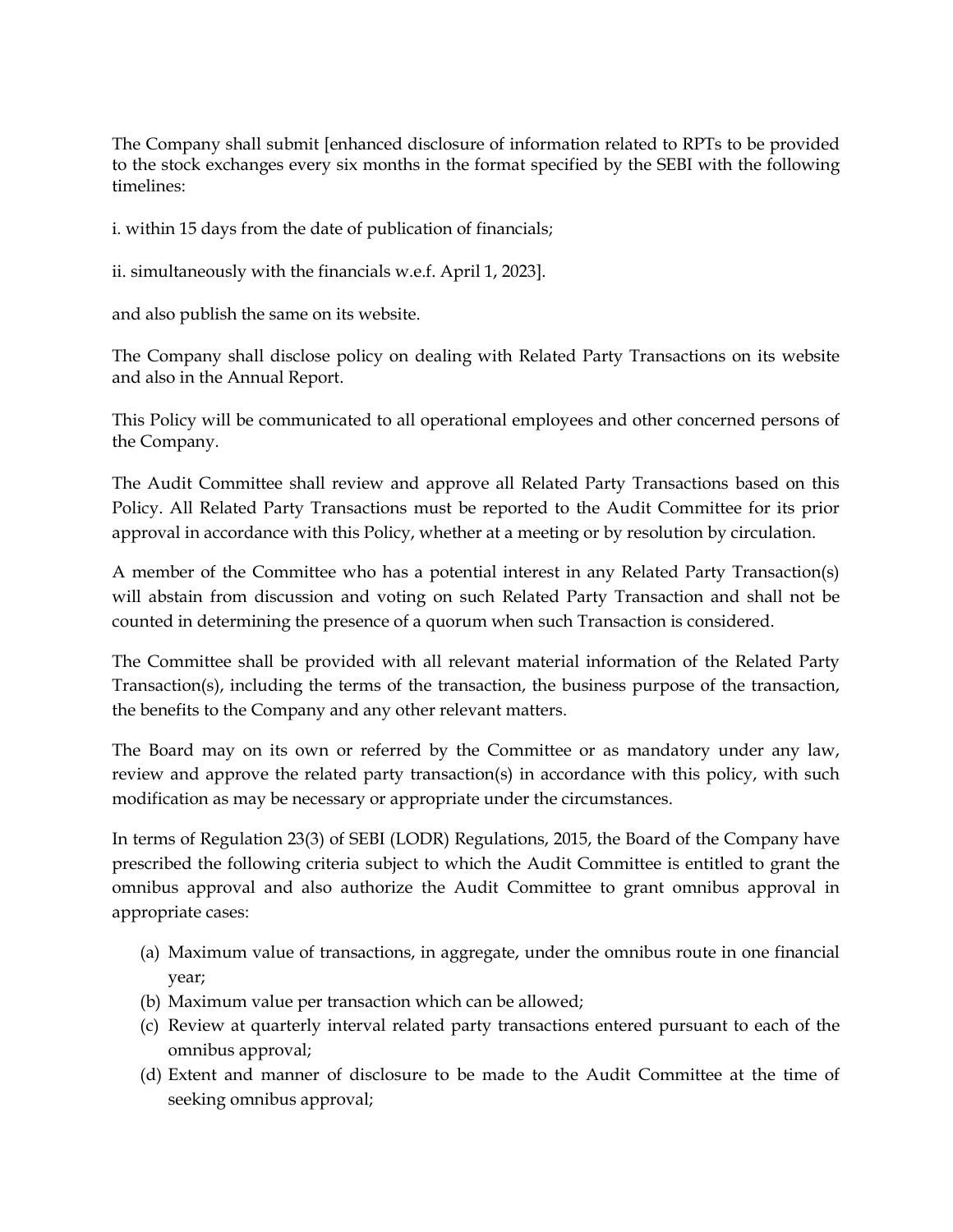- (e) Omnibus approval will be valid for a period of one financial year;
- (f) Transactions which cannot be subject to the omnibus approval of the Audit Committee.

#### OMNIBUS APPROVAL BY THE COMMITTEE

In the case of frequent / regular / repetitive transactions which are in the normal course of business of the Company, the Committee may grant omnibus approval. While granting approval, the Audit Committee shall satisfy itself of the need for omnibus approval and that the same is in the interest of the Company. The omnibus approval shall specify the following:

- (a) Name of the related parties;
- (b) Nature and duration of the transaction;
- (c) Maximum amount of transaction that can be entered into;
- (d) The indicative base price or current contacted price and the formula for variation in the price, if any; and
- (e) Any other information relevant or important for the Audit Committee to take a decision on the proposed transaction:

Provided that where the need for related party transaction cannot be foreseen and aforesaid details are not available, audit committee may make omnibus approval for such transaction subject to their value not exceeding rupees one crore per transaction.

Such transactions will be deemed to be pre-approved and may not require any further approval of the Audit Committee for each specific transaction unless the price, value or material terms of the contract or arrangement have been varied / amended. Any proposed variations / amendments to these factors shall require a prior approval of the Committee.

The details of such transaction shall be reported at the next meeting of the Audit Committee.

Further, the Committee shall on an annual basis review and assess such transactions including the limits to ensure that they are in compliance with this Policy.

Omnibus approval shall be valid for a period not exceeding one financial year and shall require fresh approval after the expiry of such financial year.

Omnibus approval shall not be made for transactions in respect of selling or disposing of the undertaking of the company.

Any other conditions as the Audit Committee may deem fit.

#### APPROVAL OF MATERIAL RELATED PARTY TRANSACTIONS

All Material Related Party Transactions, even if executed in ordinary course of business and at arms' length price, shall require approval of the shareholders through resolution and no related party shall vote to approve such resolution, unless exempted under the Listing Regulations/Companies Act 2013.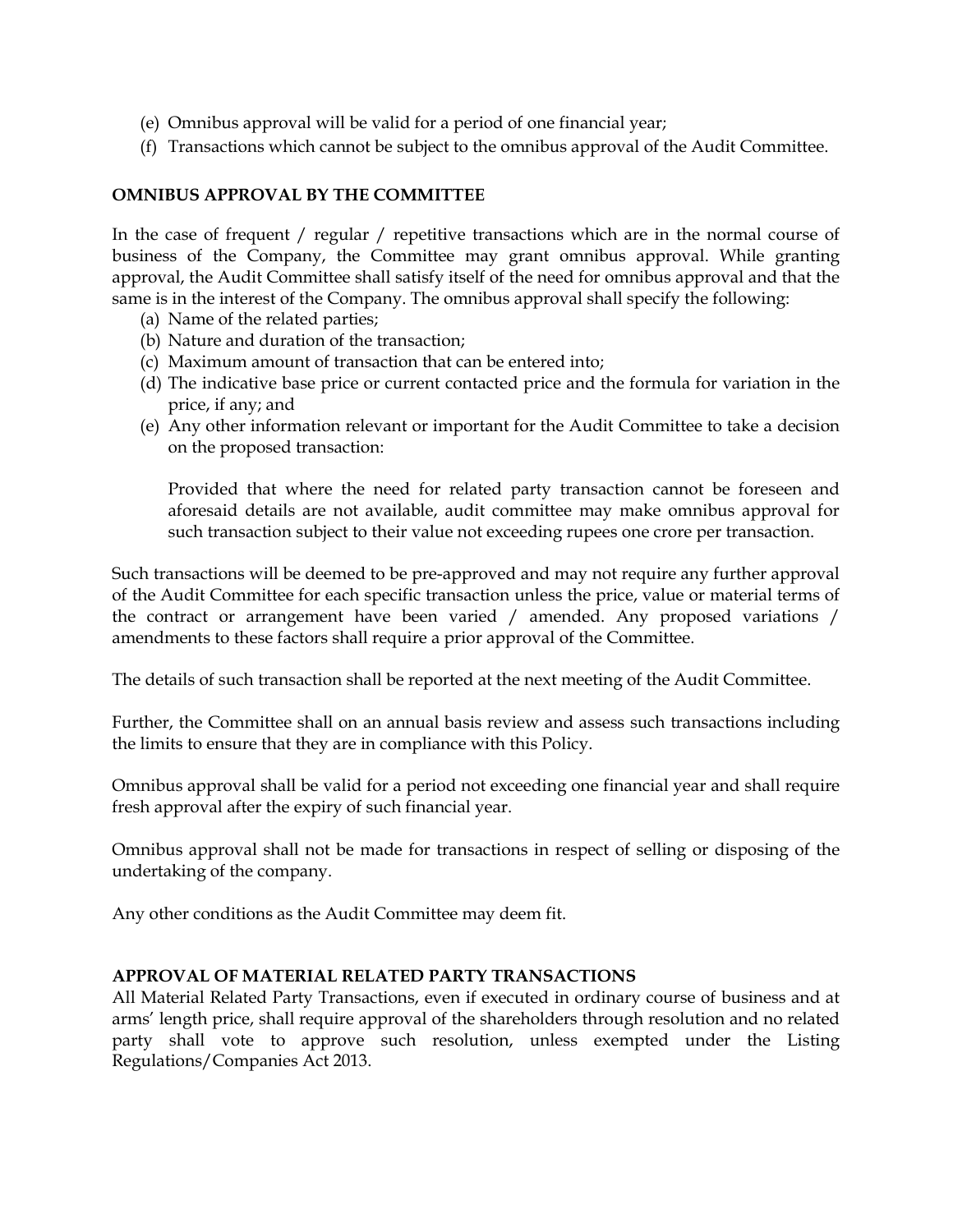### TRANSACTIONS NOT IN ORDINARY COURSE OF BUSINESS OR NOT AT ARM'S LENGTH

All Related Party Transactions which are not in the ordinary course of business or not at arms' length shall also require prior approval of the Audit Committee as well as Board of Directors of the Company. Further, such Related Party Transactions which are in excess of the limits prescribed under the Companies Act, 2013, shall require prior approval of the shareholders through resolution and no related party shall vote to approve such resolution.

#### RELATED PARTY TRANSACTIONS NOT PREVIOUSLY APPROVED

In the event the Company becomes aware of a Related Party Transaction that has not been approved under this Policy, the transaction shall be placed as promptly as practicable before the Committee or Board or the Shareholders as may be required in accordance with this Policy.

The Committee or the Board or the Shareholders shall consider all relevant facts and circumstances in respecting of such transaction(s) and shall evaluate all options available to the Company.

#### REPORTING OF RELATED PARTY TRANSACTIONS

Appropriate disclosures as required under the Act and the Listing Regulations will be made in the Annual Return, Board's Report and to the Stock Exchanges.

#### Policy Review

This policy is framed based on the provisions of the Companies Act, 2013, and rules thereunder and the requirements of the SEBI LODR.

In case of any subsequent changes in the provisions of the Companies Act, 2013 and SEBI LODR or any other regulations ("the Regulations") which makes any of the provisions in the policy inconsistent with the Regulations, the provisions of the Regulations would prevail over the Policy and the provisions in the policy would be modified in due course to make it consistent with the Regulations.

The Policy shall be reviewed by the Audit Committee as and when any changes are to be incorporated in the policy due to change in the Regulations or as may be felt appropriate by the Committee. Any changes or modification on the Policy as recommended by the Committee would be presented for approval of the Board of Directors. Provided that this policy shall be reviewed by the board of directors at least once every three years and updated accordingly.

[This Policy is lastly amended as per the recommendations of the Audit Committee meeting held on February 14, 2022 and approved by the Board of Directors at its meeting held on February 14, 2022.]